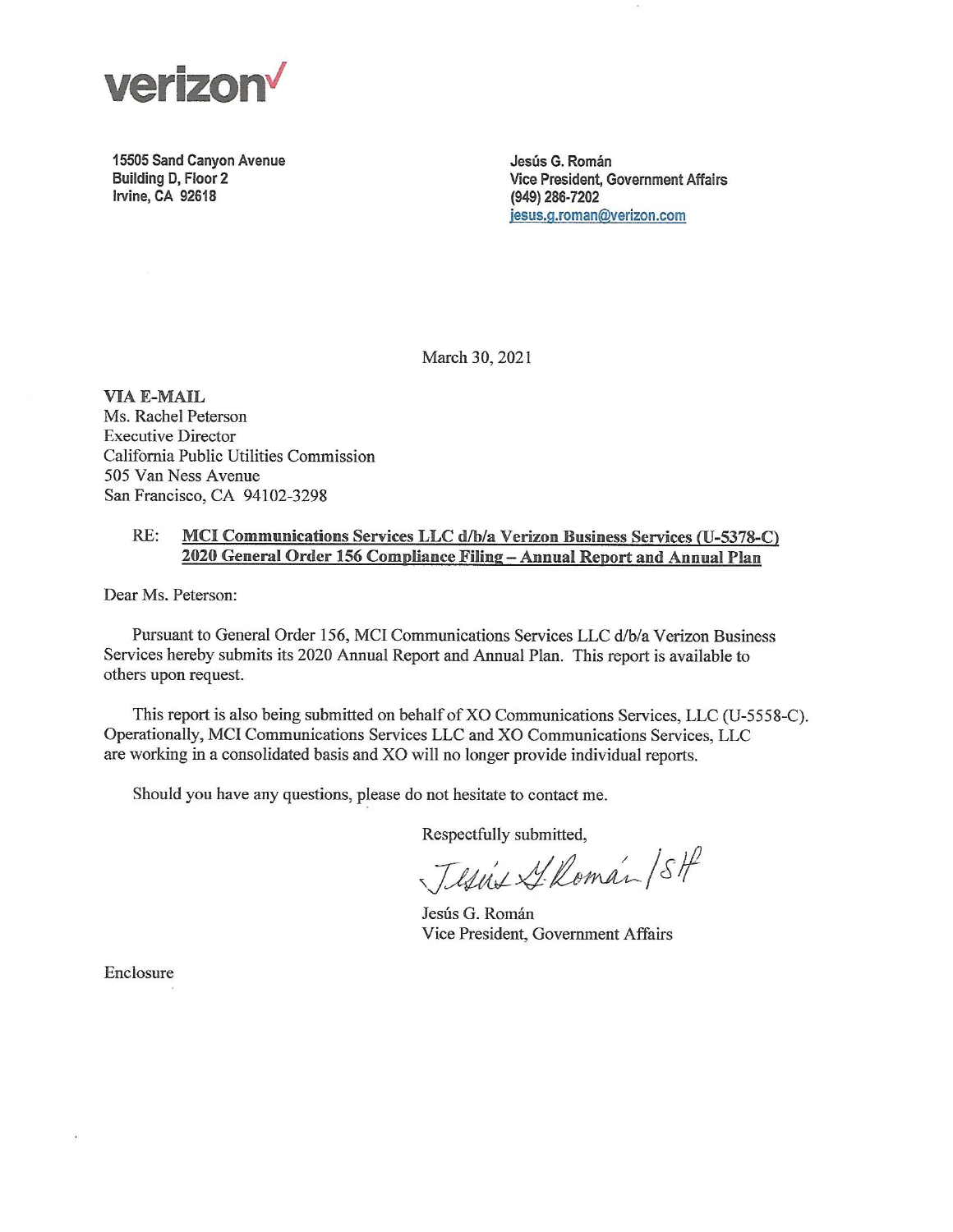verizon<sup>v</sup>

# **WOMEN, MINORITY, AND DISABLED VETERAN BUSINESS ENTERPRISE ANNUAL REPORT AND ANNUAL PLAN**

**CPUC**

**January – December 2020**

**Submitted by MCI Communications Services LLC d/b/a Verizon Business Services**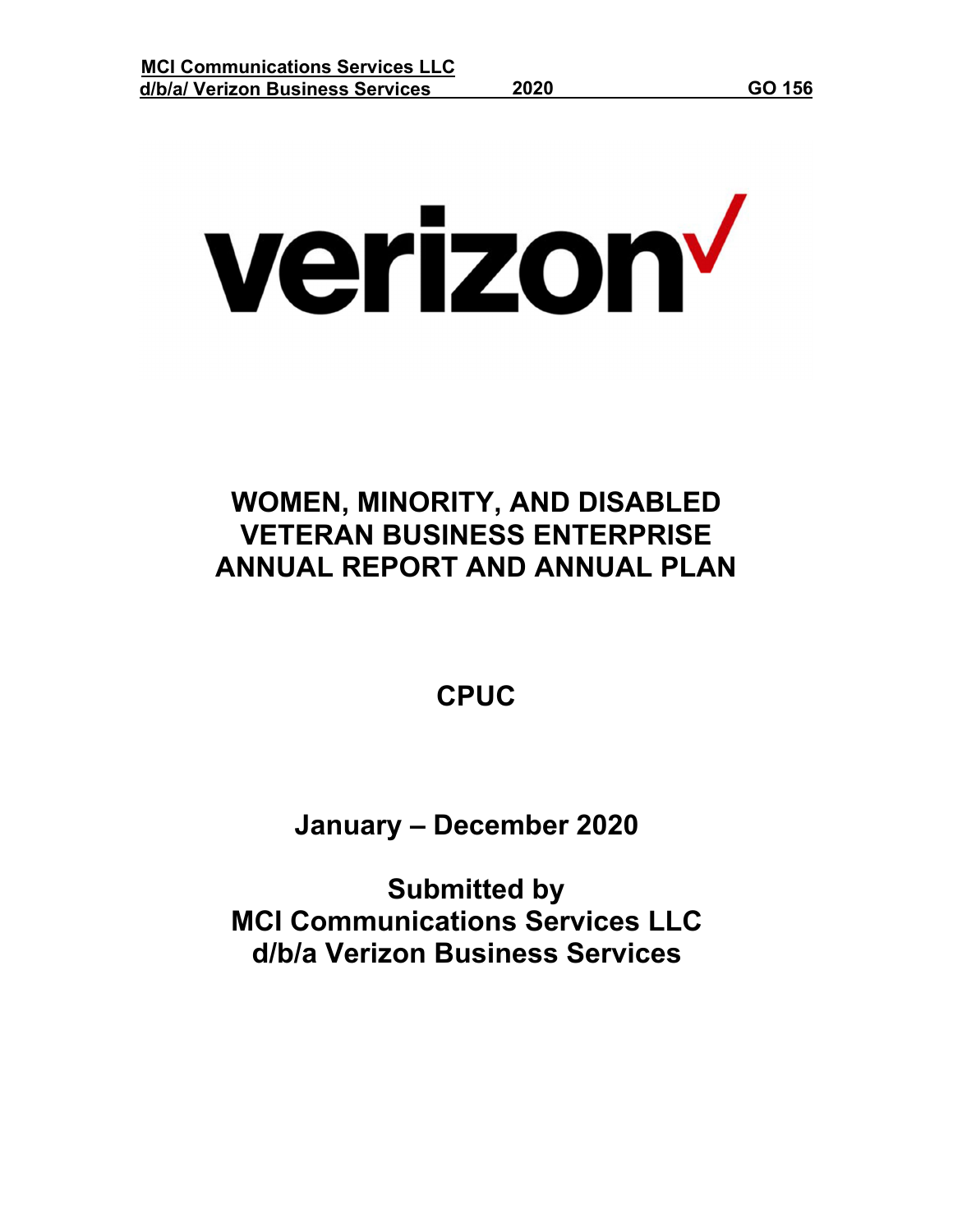## **Report Summary**

MCI Communications Services LLC (U-5378-C) (d.b.a. Verizon Business Services), including XO Communications Services, LLC (U-5558-C) (together, "Verizon"),<sup>1</sup> submits this 2020 Annual Report and Annual Plan in compliance with GO 156, Sections 9 and 10. Section 9 of the California Public Utilities Commission's (CPUC) General Order 156 requires utilities to file an annual report discussing ten topics. Section 10 of GO 156 requires utilities to discuss its plans to increase the following reporting year's expenditures.

Verizon creates the networks that move the world forward and that requires that we engage, collaborate and innovate everyday with diverse suppliers. By valuing diversity and inclusion in our supply chain, we position ourselves to deliver the technology that matters to our customers in a multicultural world.

Verizon consolidated its supplier diversity organization at the corporate level for increased efficiency and service. The detailed reporting required by GO 156 Section 9 submitted by Verizon Wireless represents that consolidated initiative; therefore, documentation in Verizon Wireless' report addresses the accomplishments of 2020 and the Annual Plan for 2021 for Verizon Business Services and will not be repeated here.

<sup>1</sup>Operationally, MCI Communications Services LLC and XO Communications Services, LLC ("XO") are working in a consolidated basis and XO will no longer provide individual reports.